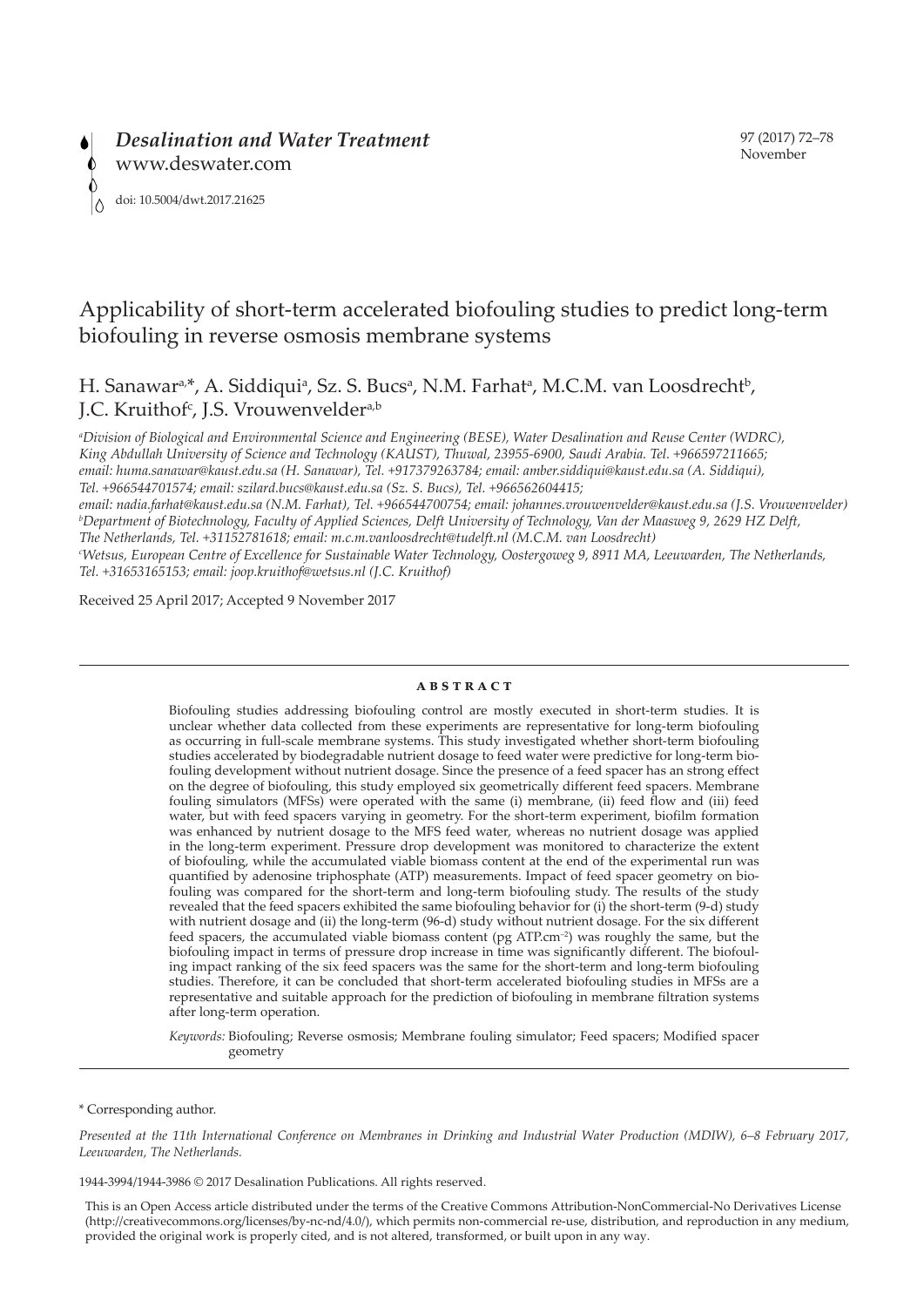# **1. Introduction**

Membrane-based water treatment processes have been well developed and widely applied in the recent years for the mitigation of fresh water scarcity [1]. Reverse osmosis (RO) and nanofiltration (NF) are amongst the most effective and robust technologies for drinking water production [2]. The use of spiral-wound membrane modules in RO and NF installations is prevalent. However, the effectiveness of the membrane system may be compromised due to fouling, of which biofouling (excessive growth of biomass) is the most problematic [3–6]. Biofouling is an unavoidable problem in RO and NF membrane treatment processes despite advances in improving membrane properties [7,8], process design [9,10] and optimizing operational conditions [3,11,12]. Biofouling contributes to more than 45% of all cases of membrane filtration suffering from membrane fouling [13] and it can be detrimental to membrane performance, ultimately leading to filtration process failure.

Biofouling is largely attributed to feed spacer characteristics [14–18]. In spiral-wound membrane configurations, feed spacers serve to separate the individual membrane sheets and to promote turbulence [19]. Research has demonstrated that feed spacer biofouling effects overall performance more adversely than membrane biofouling [14,16,18]. The modification of feed spacer geometry has shown to have an effect on the hydraulic resistance and biofouling of membrane elements [20].

Short-term biofouling experiments are an efficient approach for the rapid assessment of fouling behavior of a given membrane system under different operating conditions. In literature, several studies have been described applying a short-term experimental approach to compare the effect of modifying operational parameters and filtration materials on biofouling [21–25]. Much work has been carried out using membrane fouling simulators (MFSs) in which laboratory-scale experiments can be conducted, representative for the performance of spiral-wound membrane elements in full-scale installations [26]. Earlier studies [27–30] have

shown reproducible development of biofouling in MFS units. However, a point of concern is that short-term experiments may not yield membrane performance data representative for long-term membrane process operation [31].

The objective of this study was to test the applicability of short-term accelerated biofouling studies to predict the biofouling susceptibility of feed spacers during long-term operation. The comparative studies were carried out in MFSs using six geometrically different feed spacers.

# **2. Materials and methods**

#### *2.1. Feed spacer geometry*

Feed spacer thickness, distance and angle between spacer filaments, and filament orientation are important properties to characterize an effective membrane performance [32]. In the MFS experiments, six feed spacers were employed with a different geometrical design (Table 1). Two reference feed spacers (CON-1 and CON-3) were obtained from Conwed Plastics (Minneapolis, USA) with the same filament shape and an internal strand angle (β) of 90 $\degree$ . The difference between CON-1 and CON-3 was the spacer thickness, 34 mil (~863 µm) and 31 mil (~787 µm), respectively. Four feed spacers with a modified geometry were provided by DOW, Hydranautics, and Lanxess. The differences between the spacer geometries have been elicited by X-ray computed tomography (CT) scanning of the feed spacers [33]. The internal contact angle of the DOW spacer (DOW, USA) was 70° while the contact angle for the other spacers was 90° (Table 1). DOW had a uniform filament thickness. HYD (Hydranautics, Oceanside, USA) was designed with thinner regions around the filament intersections and a larger average parallel strand distance. This spacer also contained 0.5 wt% triclosan ingredient which acts as a biocide. LXS-ASDi and LXS-ASD (Lanxess, Bitterfeld, Germany) had alternating thick and thin spacer filaments with a larger average parallel strand distance (Table 1). LXS-ASDi also had an irregular filament shape along its fiber length. All feed spacers consisted of

Table 1

Overview of geometric characteristics of the six feed spacers used in this study [20]

| Spacer code                                    | $CON-1$      | $CON-3$     | <b>DOW</b>       | <b>HYD</b>      | LXS-ASDi                  | LXS-ASD          |
|------------------------------------------------|--------------|-------------|------------------|-----------------|---------------------------|------------------|
| Thickness according to<br>specifications (mil) | 34           | 31          | 34               | 34              | 34                        | 34               |
| <b>Measurements</b>                            |              |             |                  |                 |                           |                  |
| Average                                        | $847 \pm 24$ | $717 \pm 9$ | $806 \pm 14$     | $820 \pm 22$    | $837 \pm 8$               | $830 \pm 15$     |
| spacer thickness $(\mu m)$                     |              |             |                  |                 |                           |                  |
| Average parallel                               | 2.26         | 2.29        | 2.43             | 2.85            | 2.79/2.72                 | 2.95/2.63        |
| strand distance (mm)                           |              |             |                  |                 |                           |                  |
| Average strand                                 | 50           | 49          | 43/48            | 50              | 57/45                     | 65/50            |
| thickness $(\mu m)$                            |              |             |                  |                 |                           |                  |
| Inner strand                                   | 90           | 90          | 70               | 90              | 90                        | 90               |
| angle, $\beta$ ( $\degree$ )                   |              |             |                  |                 |                           |                  |
| Porosity $(\emptyset)$                         | 0.856        | 0.874       | 0.877            | 0.893           | 0.899                     | 0.898            |
| Remarks                                        | Reference    | Reference   | Modified inner   | Modified larger | Modified alternate        | Modified         |
|                                                | spacer       | spacer      | strand angle and | mesh-size and   | strand thickness with     | alternate strand |
|                                                |              |             | thinner strands  | thinner strands | irregularities in strands | thickness        |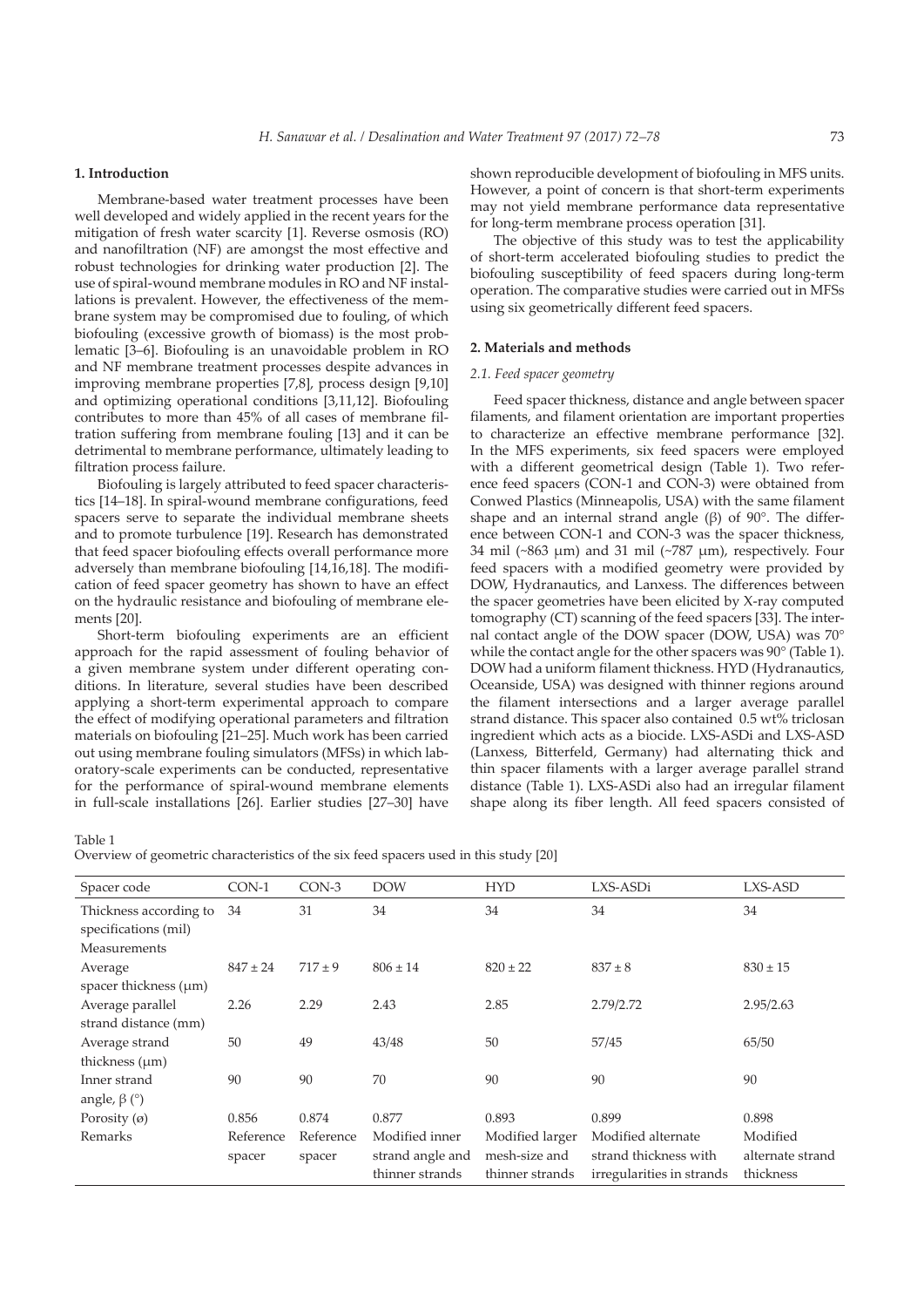polypropylene with a density  $(\rho)$  of 0.91 g/cm<sup>3</sup>. The feed channel porosities for the spacers were calculated based on CT-scan measurements of the feed spacers (Table 1) [20,33].

## *2.2. Experimental setup*

The laboratory setup consisted of two cartridge filters in series (10 µm pore size), flow controllers, nutrient dosage pump, MFSs and back-pressure valves [20]. The six MFSs used for all studies had identical flow channel dimensions of 20 cm × 4 cm × 863 µm. Membrane and feed spacer coupons (20 cm  $\times$  4 cm) were placed inside each MFS to mimic the structure of spiral-wound membrane elements in terms of materials and dimensions. All six MFSs (each containing a different type of spacer) were operated in parallel, simultaneously for 9 d during the short-term accelerated biofouling study with a constant dosage of biodegradable nutrients to the MFS feed water. In the long-term biofouling study, the MFSs were operated simultaneously for 96 d without nutrient dosage. During operation, the MFS window was covered with a light-tight lid to prevent growth of phototropic organisms. The development of fouling was monitored by measuring the pressure drop increase over the feed spacer channel of the MFS [15] and by quantifying the amount of active biomass accumulated in each MFS [34] at the end of operation (Table 2).

#### *2.3. Operating conditions*

The feed water used for this experiment was tap water produced from surface water at the Kralingen treatment plant (Water Supply Company Evides, The Netherlands). The disinfectant  $(CIO_2)$  concentration in the reservoir effluent water was below the detection limit and no residual disinfectant concentration was maintained in the distribution network. The colony forming units (CFU) in feed water, measured using bacterial enumeration methods, were  $2 \times 10^3$  CFU/mL after 10 d incubation at 25°C. Feed water was pumped to the MFSs at a flow rate of 17.0 L/h equivalent to a linear flow velocity of 0.16 m/s, representative of practice [14]. The MFSs were operated at a pressure of 1.7 bar to avoid degassing. For the short-term study, biofilm development in the MFS was accelerated by dosing a biodegradable nutrient solution containing acetate, nitrate and phosphate in a mass ratio C:N:P of 100:20:10 to the feed water. The organic carbon concentration (acetate) added to the MFS feed water was 150 µg C/L. No nutrient solution was dosed to the feed water during the long-term MFS operation.

Table 2

Experimental design of the short-term and long-term biofouling studies

|                 | Short-term study | Long-term study |
|-----------------|------------------|-----------------|
| Spacer          |                  | +               |
| Membrane        |                  |                 |
| Feed water      |                  | $^+$            |
| Nutrient dosage | Yes              | No              |
| Run time        | 9 d              | 96 d            |
|                 |                  |                 |

+, Same materials and parameters.

#### *2.4. Quantification of viable biomass content*

At the end of the biofouling studies, autopsy of the membrane and spacer sheets was carried out in order to quantify the accumulated viable biomass content on the inlet side of the MFS. Adenosine triphosphate (ATP) is present in all metabolically active microorganisms, thus ATP analysis can be used to measure the viable biomass content. It is a generally accepted parameter for diagnosis of biofouling [28,34–37]. Membrane and feed spacer coupons  $(4 \text{ cm} \times 4 \text{ cm})$  were removed from the MFS and placed in centrifuge tubes containing 30 mL of autoclaved tap water. The tubes with the coupons were placed in an ultrasonic water bath (Bransonic, model 5510E-DTH, output 135 W, 42 kHz) for 2 min followed by mixing on a Vortex for 1 min to remove biomass from the membrane and spacer surface. The procedure was repeated three times and the solution after removing the coupons was used to determine the viable biomass content by means of ATP analysis using the ATP Celsis Luminometer according to the suppliers' protocol [20,38,39].

## **3. Results**

#### *3.1. Short-term biofouling study with nutrient dosage*

Six MFSs containing a different feed spacer each were operated in parallel for 9 d with a constant supply of nutrients to accelerate biofilm formation. Aside from the blank MFS control, the study employed a commonly used reference feed spacer (CON-1) and four modified feed spacers (DOW, HYD, LXS-ASDi and LXS-ASD). Biofilm development for each feed spacer was studied by monitoring the feed channel pressure drop increase in the MFSs in time, followed by a quantitative analysis of the accumulated viable biomass content at the end of operation (Table 3).

There was no significant difference between the viable biomass accumulation, measured as ATP which amounted to  $10^5$  pg ATP cm<sup>-2</sup>, in each MFS irrespective of the type of feed spacer (Fig. 1(B)). On the contrary, the feed channel pressure drop increase was significantly different for reference and modified feed spacers at the end of the study (Fig. 1(A)), showing that feed spacer geometry had an impact on the hydraulic resistance, which was lower for the modified feed spacers (DOW, HYD, LXS-ASDi and LXS-ASD) than for the

Table 3

Definitions of important parameters in this study

| Parameter      | Definition                                 |  |  |
|----------------|--------------------------------------------|--|--|
| <b>Biomass</b> | Accumulation of biological materials on a  |  |  |
|                | surface (biofilm formation)                |  |  |
| Biofouling     | Impact of excessive biomass accumulation   |  |  |
|                | on membrane performance, or a biofilm      |  |  |
|                | leading to operational problems            |  |  |
| Pressure drop  | Differential pressure measured between the |  |  |
|                | inlet and outlet of membrane module/MFS    |  |  |
| Pressure drop  | Change in pressure drop with time          |  |  |
| increase       |                                            |  |  |
| Operational    | An increase of normalized pressure drop    |  |  |
| problem        | (NPD) by 15% of the start-up values        |  |  |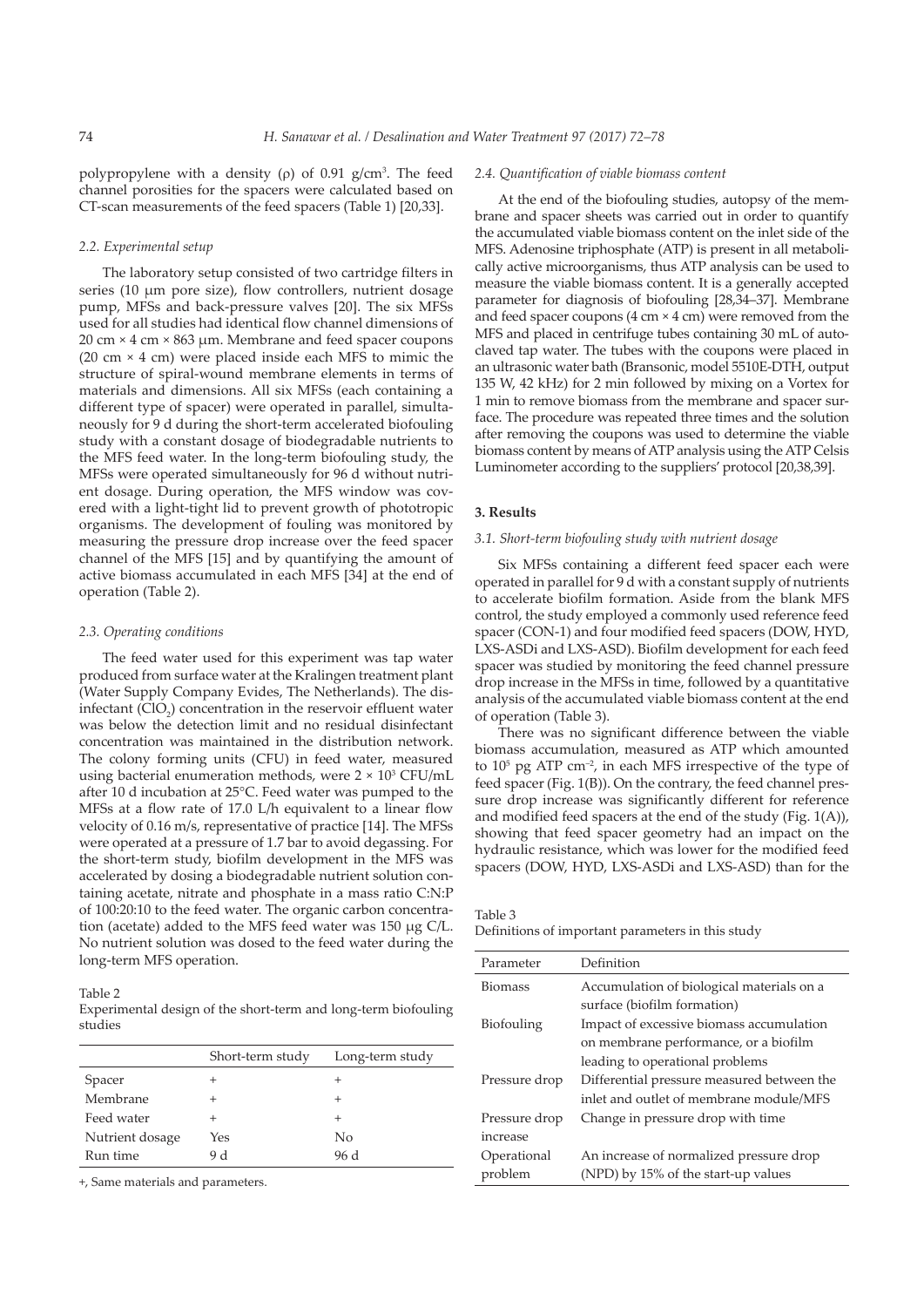



Fig. 1. (A) Pressure drop increase in time in MFSs containing one reference and four modified feed spacers at a constant feed flow rate and (B) accumulated viable biomass content (pg ATP.cm–2) for the short-term (9-d) biofouling study accelerated with nutrient dosage [20].

reference feed spacer (CON-1). Amongst the modified feed spacers, the LXS-ASD/ASDi spacers had the lowest feed channel pressure drop; probably due to the larger mesh size and alternating thick and thin strand arrangement, providing less resistance to the feed flow, resulting in a lower pressure drop increase. It is also interesting to note that until day 6 the pressure drop for the HYD spacer was in close proximity to the LXS-ASD/ASDi spacers, after which the triclosan in the HYD spacer may have started to wear off, diminishing the biocidal effect and resulting in a higher pressure drop increase thereafter.

# *3.2. Long-term biofouling study without nutrient dosage*

This experiment was conducted over a period of 96 d without nutrient dosage. It involved two reference feed

Fig. 2. (A) Pressure drop increase in time in MFSs containing two reference and three modified feed spacers at a constant feed flow rate and (B) accumulated viable biomass content (pg ATP.cm–2) during the long-term (96-d) biofouling study without nutrient dosage [20].

spacers (CON-1 and CON-3) and three modified feed spacers (DOW, HYD and LXS-ASD). Similar to the short-term study (section 3.1), the feed channel pressure drop increase in each MFS was measured in time and the accumulated viable biomass content was quantified at the end of the study (Table 3).

As expected, biofilm formation was slower in the longterm biofouling study without nutrient dosage compared with the short-term biofouling study accelerated with nutrient dosage. In the long-term study without substrate dosage, the ATP concentration was  $10^3$  pg ATP cm<sup>-2</sup> (Fig. 2(B)), approximately 102 folds lower than the ATP concentration of  $10<sup>5</sup>$  pg ATP cm<sup>-2</sup> for the short-term study with substrate dosage (Fig. 1(B)). Once again there was no significant difference between the quantities of viable biomass accumulated on the different feed spacers (Fig. 2(B)). The feed channel pressure drop increase differed significantly for reference and modified feed spacers after 96 d of operation (Fig. 2(A)). The ranking of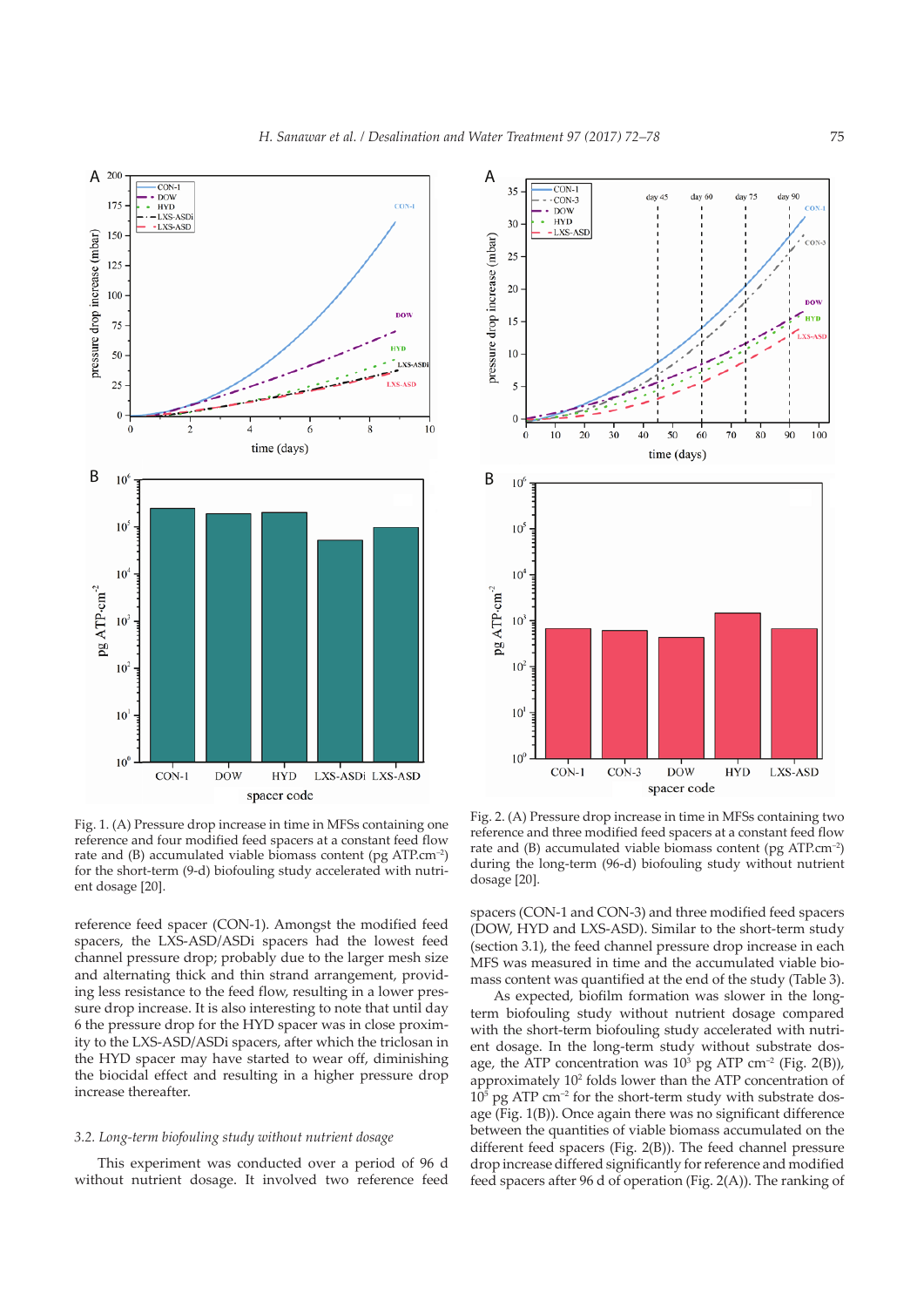performance for the six feed spacers in terms of pressure drop increase remained consistent at 45, 60, 75 and 90 d, demonstrating that experiments lasting a shorter duration than 96 d are also suitable. The spacer geometry influenced the hydrodynamics of the spacers in the long-term study in the same ranking as in the short-term biofouling study.

## *3.3. Biofouling impact: short term vs. long term*

The short-term and long-term biofouling impact of feed spacers was compared based on the hydraulic resistance in terms of feed channel pressure drop increase. The spacer with the lowest pressure drop increase was ranked as having the best performance (Fig. 3).

At the end of the 9-d study, spacer LXS-ASD had the lowest pressure drop increase (48% of the initial feed channel pressure drop of 25 mbar). Reference spacer CON-1 had the highest pressure drop increase (300% of the initial feed channel pressure drop of 50 mbar). All four modified feed spacers performed better than reference spacer CON-1. Based on pressure drop increase in time, the spacers were ranked as follows: LXS-ASD/ASDi > HYD > DOW > CON-1 (Fig. 3).

The results of the 96-d long-term study corresponded with the 9-d short-term study in terms of biofouling impact. Spacer LXS-ASD had again the best performance with the lowest pressure drop increase of approximately 37% (from an initial feed channel pressure drop of 38 mbar), while reference spacer CON-1 had the highest pressure drop increase (above 50% of the initial feed channel pressure drop of 53 mbar). All feed spacers with modified geometry had less impact on biofouling than the two reference feed spacers. Based on pressure drop increase in time, the spacers were ranked as follows: LXS-ASD > HYD > DOW > CON-3 > CON-1 (Fig. 3).



Fig. 3: Biofouling impact ranking of two reference and four modified feed spacers based on the 9-d short-term (with nutrient dosage) and 96-day long-term (without nutrient dosage) biofouling studies [20].

Note: The *Y*-axis of Fig. 3 represents a scale 1–5 from best to worst performing spacer, with the best spacer allotted number 1 and the worst spacer allotted number 5.

The low pressure drop increase of LXS-ASD spacer may be attributed to the large mesh size and the alternating thick and thin strand arrangement. Another spacer with alternating strand thickness, LXS-ASDi, also had a lower pressure drop increase than other spacers.

# **4. Discussion**

Lab-scale experiments investigating filtration materials, biological mechanisms and cleaning strategies are vital for understanding the effects of various parameters of interest on the fouling behavior of membrane filtration systems. The representativeness of short-term lab-scale studies for fullscale operation is scrutinized due to (i) the differences in time scales, (ii) fluctuations in feed water parameters and (iii) dissimilar hydrodynamic conditions in the laboratory set-ups vs. full-scale membrane modules [31,40]. Kraume et al. [31] suggested that for the interpretation of lab-scale results and their application to full-scale plant operation it is critical to conduct lab trials under conditions mimicking those at fullscale. With regards to the duration of biofouling experiments, Miller et al. [41] concluded that short-term (<24 h in duration) experiments are not representative of full-scale biofouling. Therefore, experiments lasting 5–10 d in duration should be carried out under conditions representative for practice. The timescales used in this study were therefore suitably allotted for the short-term (9 d) and long-term (96 d) experiments.

The MFS is representative of spiral-wound membrane elements used in practice with regards to the materials used (membranes and spacers), spatial dimensions (height of feed and product spacer channels) and hydraulics (pressure drop, flow rate and flow distribution) [26]. A comparative study of the MFS and membrane modules showed the same development of pressure drop in time and the same viable biomass accumulation [30]. This research effort has further validated that the MFS is a suitable tool for conducting lab-scale biofouling studies which can, within a short time frame, accurately predict long-term biofouling behavior. The results demonstrate that the MFS studies can facilitate the evaluation and optimization of newly developed spacers, avoiding expensive, time-consuming, chemically wasteful and destructive analysis of full-scale membrane elements. For instance, in terms of spacer geometry, our findings showed that the combination of a larger mesh size and alternating strand thickness (as of spacer LXS-ASD) is a promising modification of the standard geometry of feed spacers used in practice. The findings correspond with the flow profiles of feed spacers predicted by numerical modelling, revealing that LXS-ASD was amongst the best of the evaluated spacers, while the highest pressure drop increase was measured for the reference spacer CON-1 [33].

Although the nutrient load is the key parameter for biofilm formation, the impact of a certain amount of biomass on membrane performance also depends on the design (e.g. feed spacer geometry) and operational aspects of the membrane system [42]. For both the short-term and the long-term studies, a similar amount of viable biomass accumulation was obtained for all feed spacers evaluated. Both studies showed significantly different pressure drop increase for reference and modified feed spacers. Feed channel pressure drop measurements are based on the resistance that water experiences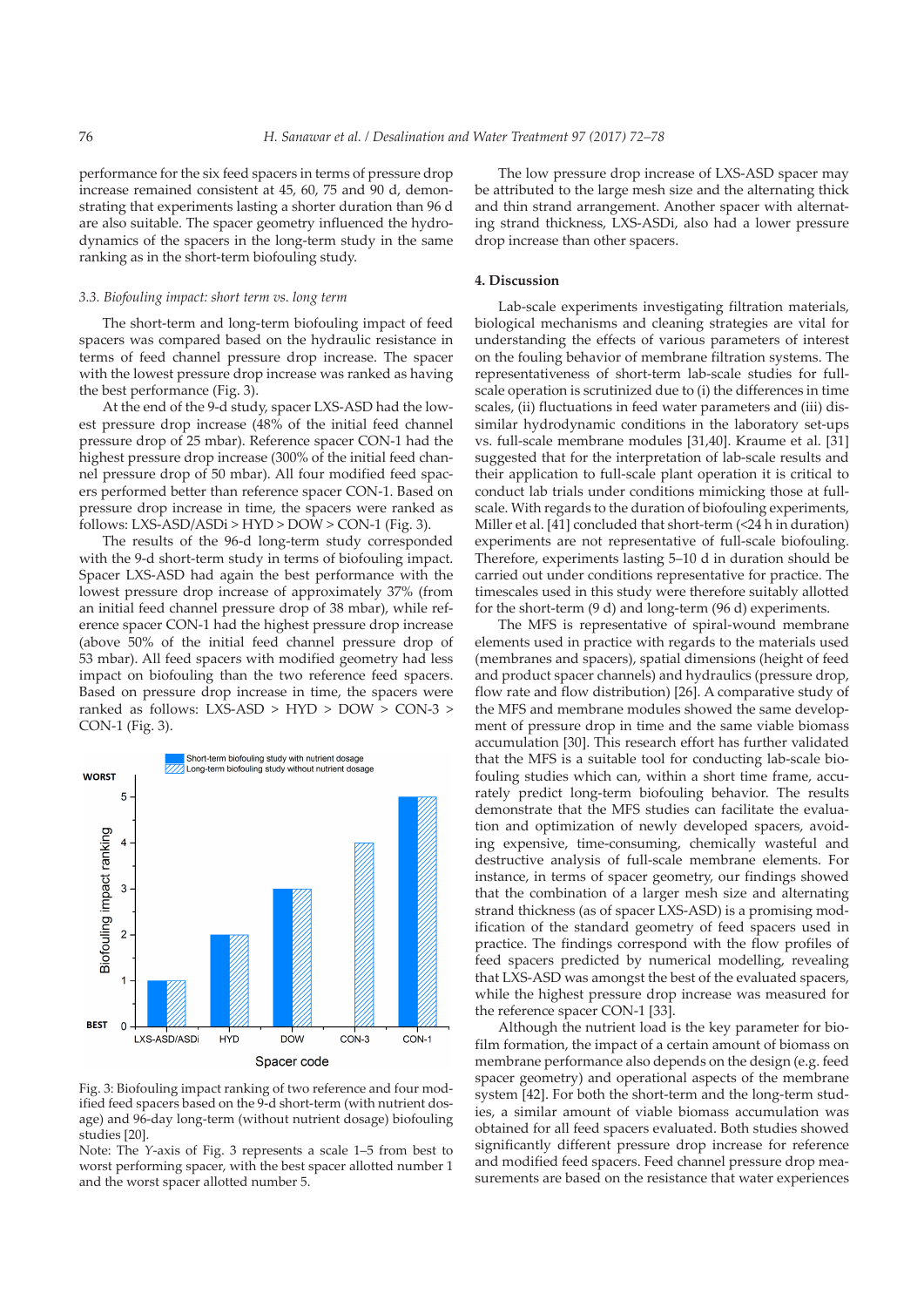when flowing in the feed channel and the location where the biofilm develops determines the resistance per biofilm volume. The spacer region has the largest pressure drop along the feed channel [43] and therefore it is expected that even with the same amount of active biomass present the spatial variation in the biomass development locations due to the different feed spacer geometries will have a different impact on pressure drop. The ranking of the biofouling impact of the feed spacers based on pressure drop increase was the same for short-term and long-term studies. The correlation between short-term and long-term studies is established by the biofouling susceptibility of reference and modified feed spacers. Regardless of the extent of biofouling and the concentration of nutrients, the same biofouling impact ranking based on pressure drop increase was obtained for the six feed spacers. In other words, the short-term accelerated biofouling study predicted the ranking for feed spacer performance for the long-term study without nutrient dosage. For the long-term study, the biofouling impact ranking of feed spacers consistently remained the same after 45, 60, 75 and 90 d.

Microbial biofilm formation has been described as a successional process in structure and composition [44]. Typically, fouling may begin with cake formation within a few minutes of operation, leading to residual fouling after 1–2 weeks and progressing to irreversible fouling after 6–12 months of operation [31]. Experiments that do not last longer than a few hours or some days may only provide data for cake formation and early residual fouling rates. Characterization of the biofilm during the short-term and long-term biofouling studies can provide information on biofilm morphology and composition at the early and late stages of biofilm maturation. In summary, short-term biofouling studies are predictive for the long-term performance evaluation of membrane systems. Short-term studies can be used for rapidly assessing the effects of key operational parameters related to biofouling prior to implementing the methods of operation in practice, leading to the development of membrane systems less susceptible to fouling.

#### **5. Conclusions**

Short-term and long-term biofouling potential for different geometry feed spacers was evaluated by performing biofouling studies in MFSs with nutrient dosage (9-d study) and without nutrient dosage (96-d study). Based on the results of this study it can be concluded that:

- Short-term, lab-scale biofouling studies carried out using MFSs are predictive for long-term impact of biofouling.
- The accumulated viable biomass content is independent of the type of feed spacer.
- The impact of biofouling on the hydrodynamic behavior characterized by pressure drop increase of feed spacers is influenced by the spacer geometry.
- The application of a high or a low nutrient dosage did not change the ranking of modified feed spacers based on biofouling development.
- Pressure drop measurements and quantification of biomass must be performed complementary to each other in order to gain a full understanding of the extent and impact of biofouling under different operating conditions.

# **Acknowledgements**

The authors would like to thank King Abdullah University of Science and Technology (KAUST) and Evides Industriewater for funding this research project.

## **References**

- [1] M.A. Shannon, P.W. Bohn, M. Elimelech, J.G. Georgiadis, B.J. Marinas, A.M. Mayes, Science and technology for water purification in the coming decades, Nature, 452 (2008) 301–310.
- [2] K.P. Lee, T.C. Arnot, D. Mattia, A review of reverse osmosis membrane materials for desalination—development to date and future potential, J. Membr. Sci., 370 (2011) 1–22.
- A. Matin, Z. Khan, S.M.J. Zaidi, M.C. Boyce, Biofouling in reverse osmosis membranes for seawater desalination: phenomena and prevention, Desalination, 281 (2011) 1–16.
- [4] H.F. Ridgway, A. Kelly, C. Justice, B.H. Olson, Microbial fouling of reverse-osmosis membranes used in advanced wastewater treatment technology: chemical, bacteriological, and ultrastructural analyses, Appl. Environ. Microbiol., 45 (1983) 1066–1084.
- [5] K. Tasaka, T. Katsura, H. Iwahori, Y. Kamiyama, Analysis of RO elements operated at more than 80 plants in Japan, Desalination, 96 (1994) 259–272.
- J.S. Baker, L.Y. Dudley, Biofouling in membrane systems a review, Desalination, 118 (1998) 81–90.
- [7] V. Kochkodan, N. Hilal, A comprehensive review on surface modified polymer membranes for biofouling mitigation, Desalination, 356 (2015) 187–207.
- C.X. Liu, D.R. Zhang, Y. He, X.S. Zhao, R. Bai, Modification of membrane surface for anti-biofouling performance: effect of anti-adhesion and anti-bacteria approaches, J. Membr. Sci., 346 (2010) 121–130.
- [9] B. Peñate, L. García-Rodríguez, Current trends and future prospects in the design of seawater reverse osmosis desalination technology, Desalination, 284 (2012) 1–8.
- [10] E.C.d. Paula, M.C.S. Amaral, Extending the life-cycle of reverse osmosis membranes: a review, Waste Manage. Res., 35 (2017) 456–470.
- [11] D. Kim, S. Jung, J. Sohn, H. Kim, S. Lee, Biocide application for controlling biofouling of SWRO membranes — an overview, Desalination, 238 (2009) 43–52.
- [12] C.V. Vedavyasan, Pretreatment trends an overview, Desalination, 203 (2007) 296–299.
- [13] R. Komlenic, Rethinking the causes of membrane biofouling, Filtr. Sep., 47 (2010) 26–28.
- [14] J.S. Vrouwenvelder, D.A. Graf von der Schulenburg, J.C. Kruithof, M.L. Johns, M.C.M. van Loosdrecht, Biofouling of spiral-wound nanofiltration and reverse osmosis membranes: a feed spacer problem, Water Res., 43 (2009) 583–594.
- [15] P.A. Araújo, J.C. Kruithof, M.C.M. van Loosdrecht, J.S. Vrouwenvelder, The potential of standard and modified feed spacers for biofouling control, J. Membr. Sci., 403–404 (2012) 58–70.
- [16] J. Baker, T. Stephenson, S. Dard, P. Côté, Characterisation of fouling of nanofiltration membranes used to treat surface waters, Environ. Technol., 16 (1995) 977–985.
- [17] J.A.M. van Paassen, J.C. Kruithof, S.M. Bakker, F.S. Kegel, Integrated multi-objective membrane systems for surface water treatment: pre-treatment of nanofiltration by riverbank filtration and conventional ground water treatment, Desalination, 118 (1998) 239–248.
- [18] T. Tran, B. Bolto, S. Gray, M. Hoang, E. Ostarcevic, An autopsy study of a fouled reverse osmosis membrane element used in a brackish water treatment plant, Water Res., 41 (2007) 3915–3923.
- [19] A.K. Pabby, S.S.H. Rizvi, A.M.S. Requena, Handbook of Membrane Separations: Chemical, Pharmaceutical, Food, and Biotechnological Applications, 2nd ed., CRC Press, Boca Raton, FL, USA, 2015.